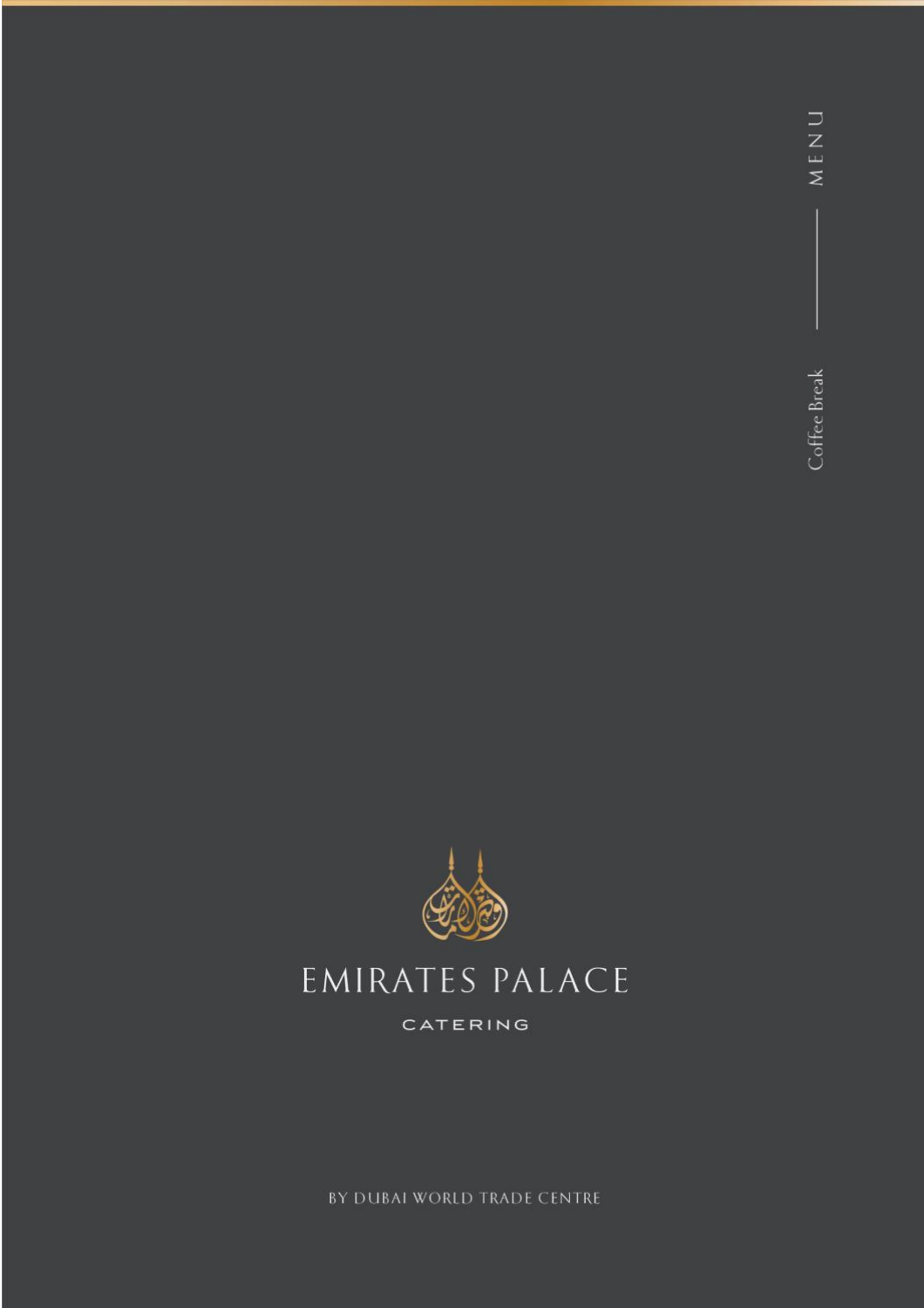## - MENU ITEMS -

## Fresh Daily Bakeries

Plain Croissant Zaatar Croissant Almond Croissant Cheese Croissant Chocolate Croissant Assorted Muffins Assorted Cookies Selection of Danish Pastries

# Sandwich Selection (Cheese)

CARS

Feta Cheese Tomato Cheddar Cheese with Turkey Philadelphia Cream Cheese Yellow Cheese with Spinach Roasted Vegetables with Goat Cheese Buffalo Mozzarella with Pesto Cream Sauce Halloumi Cheese in Tomato Bread

# Sandwich Selection (Vegetable)

 $R_{\rm max}$ 

Falafel Sandwich Labneh and Zaatar Panini Sweet Corn Focaccia Roasted Vegetable Hummus in Mini Ciabatta Grain-Free Aubergine Pizza Mini Avocado and Chickpeas Sandwich

#### Sandwich Selection (Chicken)

Chicken Breast with Coleslaw Chicken Club Sandwich Shawarma Roll with Hummus Pesto Chicken in Mini Panini Bread Breaded Chicken Mayo Sandwich Cold Mini Chicken Burgers Chicken Mortadella with Olives, Cheddar Cheese, Lettuce

# Sandwich Selection (Meat)

**COMPS** 

Arugula Roasted Beef Sandwich Beef Club Sandwich with Sliced Cheese, Tomato & Egg

> Beef Shawarma with Onion & Cream Tahini in Saj Bread

Pepper Roasted Beef Sandwiches with Mustard and Pickles

Beef Escalope with Cream

Tartar in Panini Bread with Cucumber Pickles

Slow Cooked Beef with Caramelized Onion in Whole Grain Toasted Bread

### Sandwich Selection (Seafood)

**CONS** 

Tuna Fish Sandwich Seafood Burger Mini Shrimp Summer Roll Seafood Burger with Tarragon & Mayonnaise Sesame Crusted Crab & Mango Tea Sandwich Smoked Salmon Toast with Pickled Tomato & Dill Smoked Salmon Puree, Cream Cheese & Chopped Capers

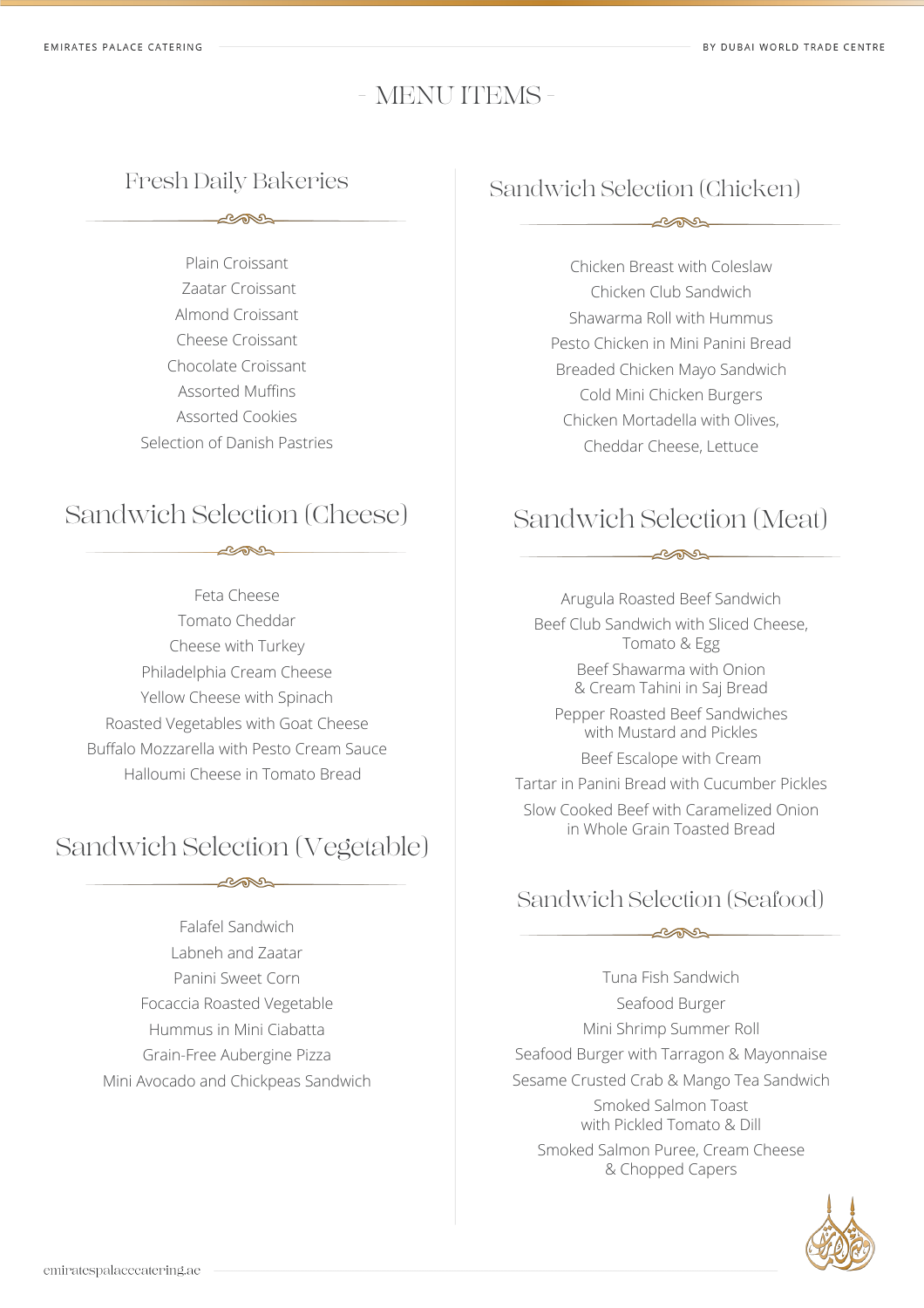## Cold Mezzeh

 $\sim$ 

Hummus, Moutabal, Muhammara, Vine Leaves Hummus Beiruti, Babaganoush, Shanklish Spinach Bil Zeit, Loubieh Bil Zeit, Hindbeh Bil Zeit, Foul Bil Zeit, Bamieh Bil Zeit, Batata Harra Tajin Shrimps, Tajin Samak, Eggplant with Yogurt Beetroot Moutabal, Mujadara, Carrot Moutabal, Avocado Moutabal, Koussa Moutabal

#### Cold Bites

 $2000$ 

Hummus Tart Small Pasta Salad Beef Skewer Nicoise Mini Salad Muhammara Cones Ranch Cucumber Bites Shrimp Cocktail Tabbouleh in Endives Crudités with Avocado Dip Green Mango with Chicken Crab and Shrimps Terrine Salad Chicken Salad Stuffed Cucumber Thai Noodles Salad Crispy Lamb Kibbeh with Baba ghanoush Chopped Caesar Salad Mini Greek Salad Cup with Black Olives Asian Chicken Salad in Crispy Wonton Cup Tomato Soup with Mini Grilled Cheese Stick Vegetable Summer Roll with Sweet Chili Sauce Fusilli Pasta with Parmesan Cheese and Walnut Warak Enab with Cherry Tomato and Yogurt Dip Buffalo Mozzarella with Cherry Tomato and Basil Pesto Warak Enab Wrapped in Edible Rose Leaf

#### Hot Bites

 $2000$ 

Cheese Burak Spinach Fatayer Lamb Souvlaki

#### Indian

Tandoori Tikka Lamb Pasanda Lamb Seekh Fish Kebab Pahadi Kebab Punjabi Samosa Lamb Sambousek Cheese Spring Roll Crumbed Fried Shrimps Vegetable Spring Roll

#### Local Snacks

#### $2000$

Mohalla Lahem Bil Ajeen Zaatar Manakish Cheese Manakish Mini Vegetable Pizza Cheese and Zaatar Saj Choubab with Date Syrup Khameer with Honey and Dates Syrup

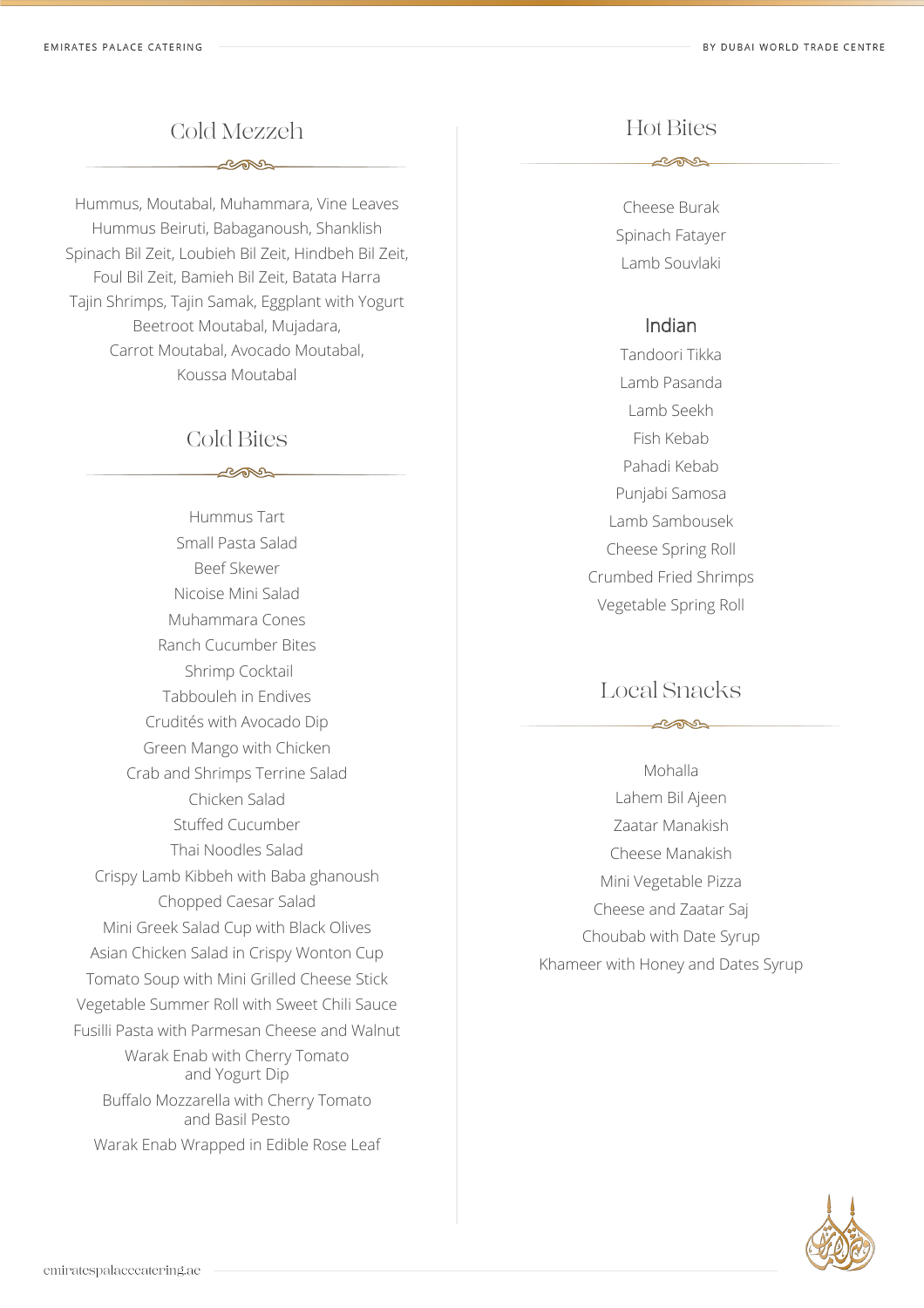#### Light Snacks

Lamb Aray e s Beef Quesadilla Assorted Quiche Hotdog Puff Roll Mini Beef Burger Mini Shish Tawook Chicken Shawarma Mini Chicken Burger Herbed Cheese Stick Satay Chicken or Beef Grilled Halloumi Cheese with Basil Pesto Sauce Crispy Mini Lamb Kibbeh served with Pomegranate Sauce

### Hot Desserts

l,

Um Ali Katayef Khabeesa Gulab Jamun Aseeda Bobar Date Pudding Chocolate Brownie Chocolate & Bread Pudding Banana & Raisin Bread Pudding

#### Cold Desserts

#### $2000$

Tiramisu Date Oreo Cake Opera Cake Carrot Cake Crème Brule Cake Saffron Cheese Cake Sago Pudding Mango Mousse Hazelnut Cake Crème Caramel Chocolate Tart Strawberry Cake Chocolate Mousse Raspberry Mousse Strawberry Mousse Mango Mud Cake Assorted Fruit Tart Profiterole Madness Apricot Yogurt Cake Chocolate Truffle Cake Blueberry Cheese Cake Muhalabia Assorted French Pastries Cardamo m Date Rose Delice Milk Chocolate Lemon Finger Fresh Raspberry Custard Mango Tart Coconut Mousse Cake Sliced Fruits

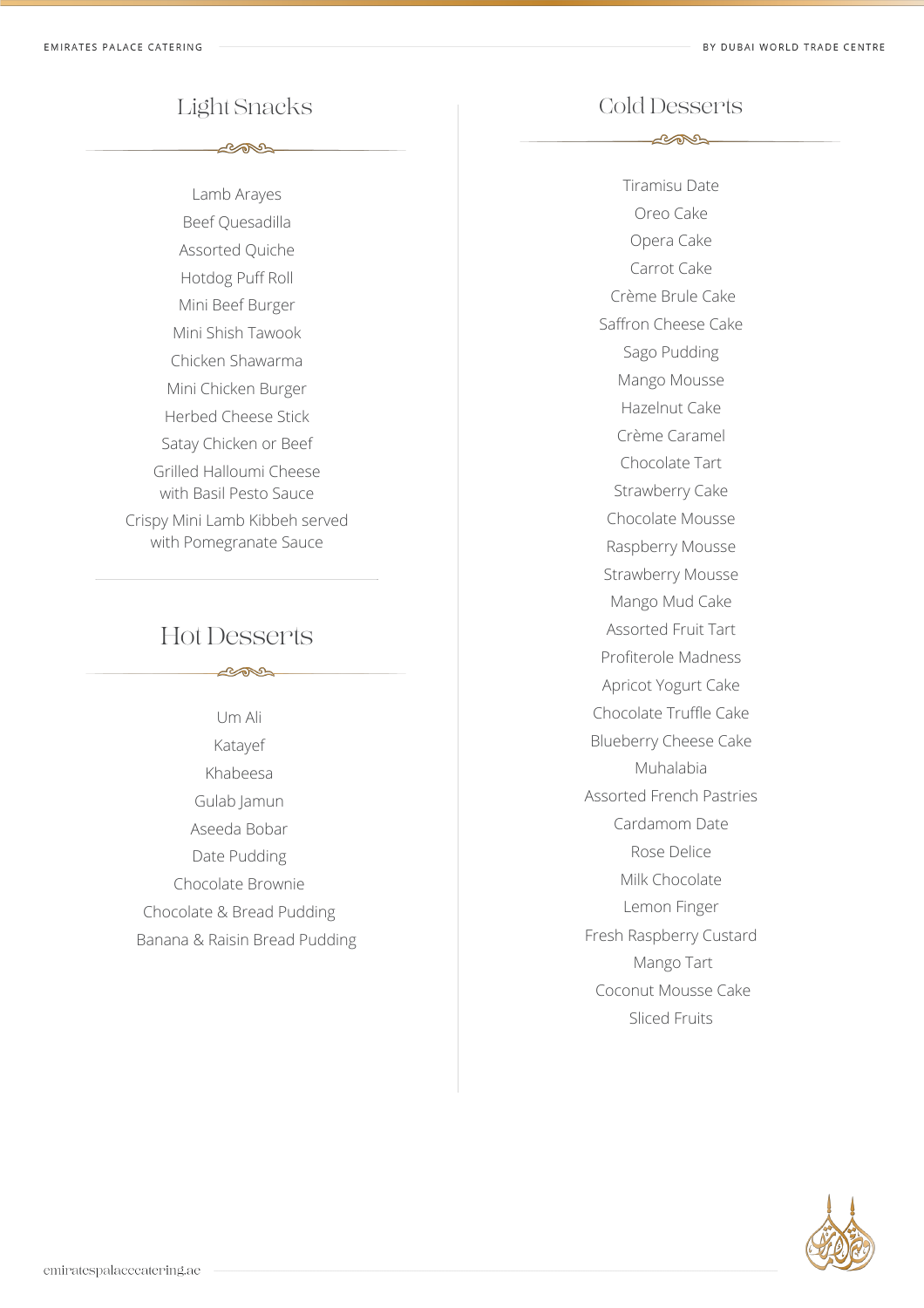